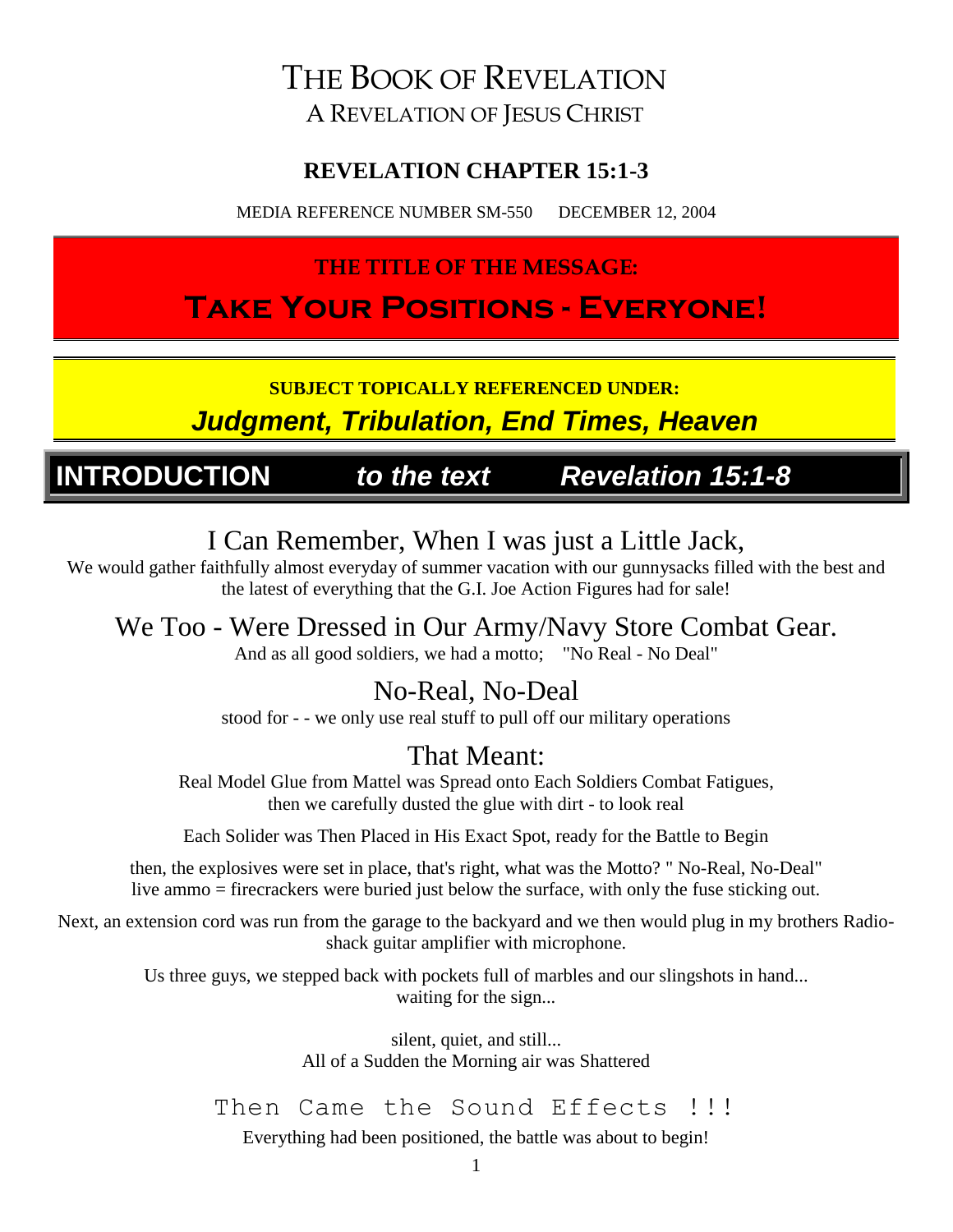#### **Revelation 15:1-8**

Then I saw another sign in heaven, great and marvelous: seven angels having the seven last plagues, for in them the wrath of God is complete. **:2** And I saw *something* like a sea of glass mingled with fire, and those who have the victory over the beast, over his image and over his mark *and* over the number of his name, standing on the sea of glass, having harps of God. **:3** They sing the song of Moses, the servant of God, and the song of the Lamb, saying: "Great and marvelous *are* Your works, Lord God Almighty! Just and true *are* Your ways, O King of the saints! **:4** Who shall not fear You, O Lord, and glorify Your name? For *You* alone *are* holy. For all nations shall come and worship before You, For Your judgments have been manifested." **:5** After these things I looked, and behold, the temple of the tabernacle of the testimony in heaven was opened. **:6** And out of the temple came the seven angels having the seven plagues, clothed in pure bright linen, and having their chests girded with golden bands. **:7** Then one of the four living creatures gave to the seven angels seven golden bowls full of the wrath of God who lives forever and ever. **:8** The temple was filled with smoke from the glory of God and from His power, and no one was able to enter the temple till the seven plagues of the seven angels were completed.

Do you remember when Jesus took the Seven Sealed Scroll? That scroll was God's program for the future...

The Seals, The Trumpets and The Bowls

the last of each brought forth the next

## TAKE YOUR POSITIONS EVERYONE!

### *I.) The Witness of God vv. 1*

Then I saw another sign in heaven, great and marvelous: seven angels having the seven last plagues, for in them the wrath of God is complete.

> *Now Before We Look to the Future of God's Coming Wrath, let's look back to what has been promised to the church, what we can look forward to even today!*

**The Church has Been Promised Deliverance from that Great and Terrible Time of God's Wrath Upon Earth** *Not From Difficulty and Not from Persecution or Hardship*

**1 Thessalonians 1:10**

and to wait for His Son from heaven, whom He raised from the dead, *even* Jesus who delivers us from the wrath to come.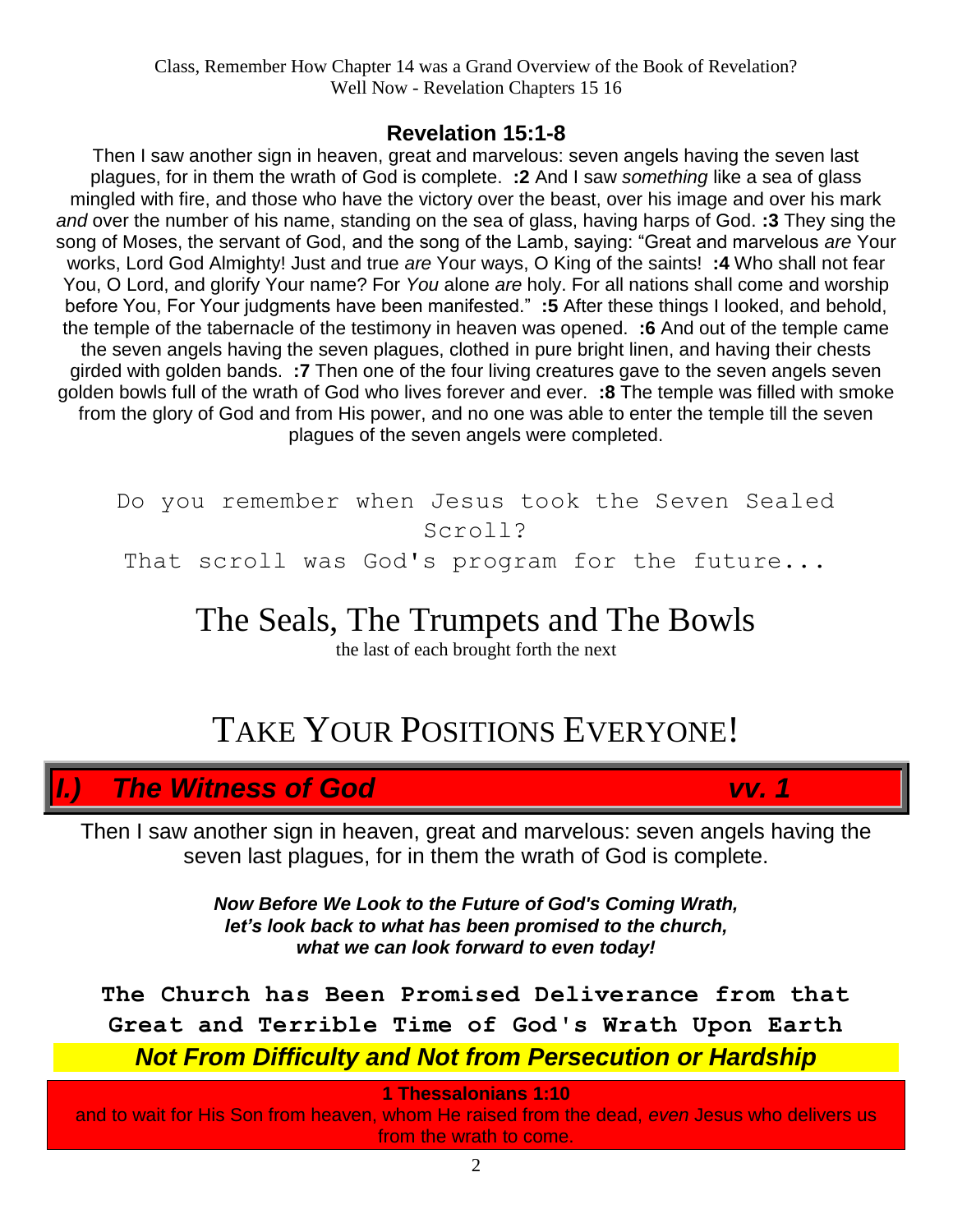**1 Thessalonians 2:19**

For what *is* our hope, or joy, or crown of rejoicing? *Is it* not even you in the presence of our Lord Jesus Christ at His coming?

**1 Thessalonians 3:13**

To the end he may establish your hearts unblameable in holiness before God, even our Father, at the coming of our Lord Jesus Christ with all his saints

**1 Thessalonians 4:16-17**

For the Lord Himself will descend from heaven with a shout, with the voice of an archangel, and with the trumpet of God. And the dead in Christ will rise first. **:17** Then we who are alive *and* remain shall be caught up together with them in the clouds to meet the Lord in the air. And thus we shall always be with the Lord.

**1 Thessalonians 5:9**

For God did not appoint us to wrath, but to obtain salvation through our Lord Jesus Christ,

### *The Witness of God*

*1 st He has given mankind a witness v.1*

Then I saw **another sign in heaven**, great and marvelous...

 $\boldsymbol{\varkappa}$ **Grk** *= Another*

This **"another sign" Is Another Like the Others that Proceed It"**

Those Signs are Two (2)

**The Nation of Israel**

#### **Revelation 12:1**

Now a great sign appeared in heaven: a woman clothed with the sun, with the moon under her feet, and on her head a garland of twelve stars.

#### **And The Devil, Satan**

**Revelation 12:3,9**

And another sign appeared in heaven: behold, a great, fiery red dragon having seven heads and ten horns, and seven diadems on his heads... **:9** So the great dragon was cast out, that serpent of old, called the Devil and Satan, who deceives the whole world;

"great and marvelous..."

Increasing in Intensity

#### **Matthew 24:21**

For then there will be great tribulation, such as has not been since the beginning of the world until this time, no, nor ever shall be. **:22** And unless those days were shortened, no flesh would be saved; but for the elect's sake those days will be shortened.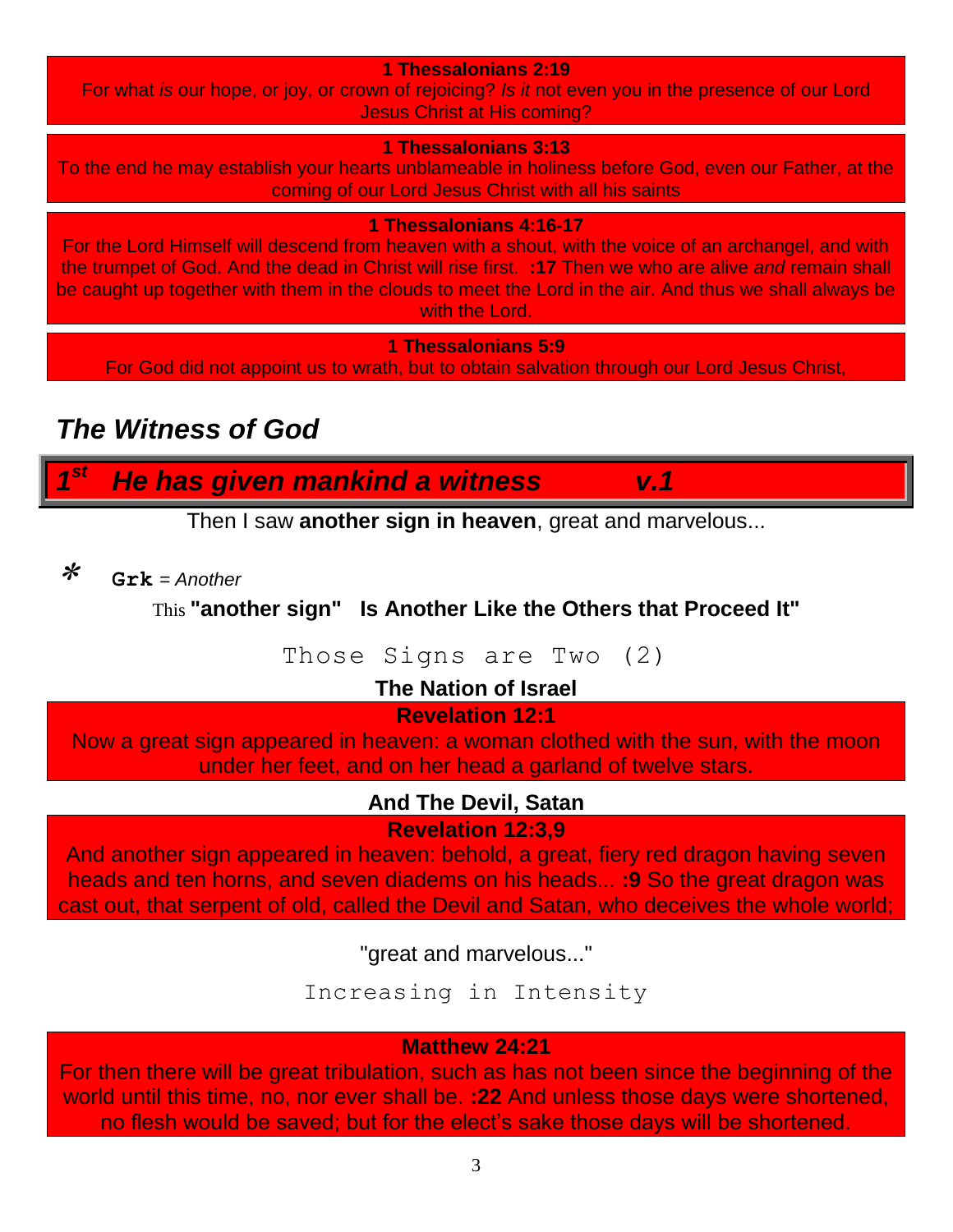### *"The Lord has always given mankind a witness"* (In Your Heart and Life)

#### **Romans 1:18**

For the wrath of God is revealed from heaven against all ungodliness and unrighteousness of men, who suppress the truth in unrighteousness, **:19** because what may be known of God is manifest in them, for God has shown *it* to them. **:20** For since the creation of the world His invisible *attributes* are clearly seen, being understood by the things that are made, *even* His eternal power and Godhead, so that they are without excuse,

### *The Witness of God*

*2 When the Lord interrupts human events* v.1

seven angels having the seven last plagues,

the number (7) is always used as the number for totality and perfection

the original greek new testament puts it this way:

#### **"having the seven plagues, the last ones!"**

 $\ast$ 

**Grk** *= Plagues* **plhgh/ plege,** *play-gay´;*

a judicial application. an unusual word, meaning the quick strike of the executioners blade or the swift drop of the axe. to wound a man beyond repair. to remove a person suddenly because of their wrong doing.

**"having the seven plagues (judicial judgments), the last ones!"**

### The Word Picture is That of a (the) Judge

who has been listening and watching with great patience. Now the time has come for his verdict. he renders it with all of the authority and power that is at his disposal.

God will not always have to punish sin

**Psalm 103:9**

He will not always strive *with us,* Nor will He keep *His anger* forever.

#### Jesus Taught US This;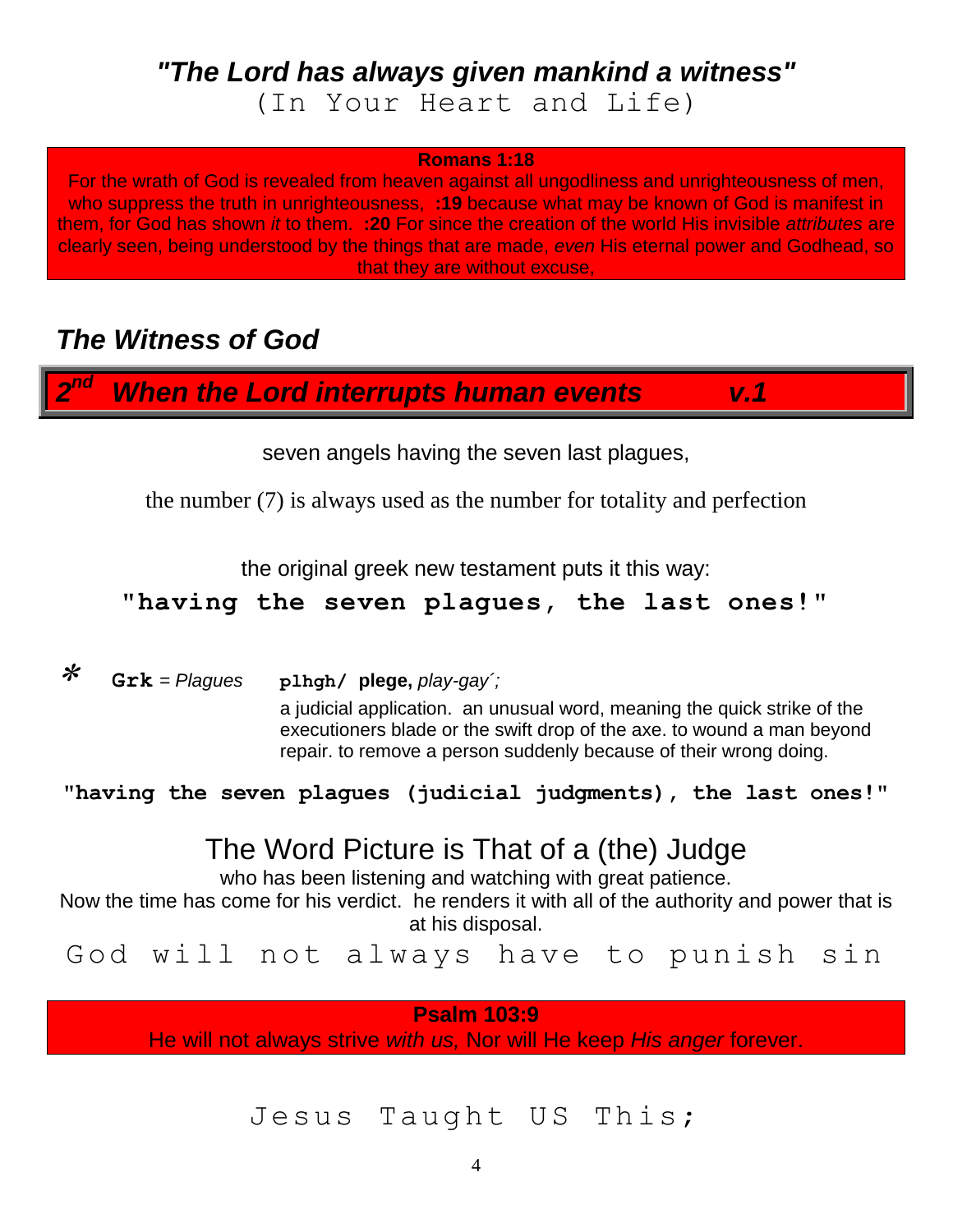#### **John 16:8-11**

And when He has come, He will convict the world of sin, and of righteousness, and of judgment: **:9** of sin, because they do not believe in Me; **:10** of righteousness, because I go to My Father and you see Me no more; **:11** of judgment, because the ruler of this world is judged.

### *The Witness of God*

*3 He brings a conclusion to world affairs* v.1

for in them *(the plagues)* the wrath of God is complete.

 $\ast$  **Grk** *= Wrath* 2372. **qumo/ß thumos,** *thoo-mos´;* the fierceness (as of a horses breath), indignation, wrath or anger. the intent is to judge with pure anger

#### **Psalm 78:49**

He cast on them the fierceness of His anger, Wrath, indignation, and trouble, By sending angels of destruction *among them.* **:50** He made a path for His anger; He did not spare their soul from death, But gave their life over to the plague,

#### **The Bible Says**

**Psalm 2:4**

He who sits in the heavens shall laugh; The LORD shall hold them in derision. **:5** Then He shall speak to them in His wrath, And distress them in His deep displeasure:

## TAKE YOUR POSITIONS EVERYONE!

### *II.) The Worth of God - He's the deliverer vv. 2-3a*

**:2-3a** And I saw *something* like a sea of glass mingled with fire, and those who have the victory over the beast, over his image and over his mark *and* over the number of his name, standing on the sea of glass, having harps of God. **:3** They sing the song of Moses, the servant of God, and the song of the Lamb,

*1 He alone gives the salvation v.2* 

And I saw *something* like a sea of glass mingled with fire...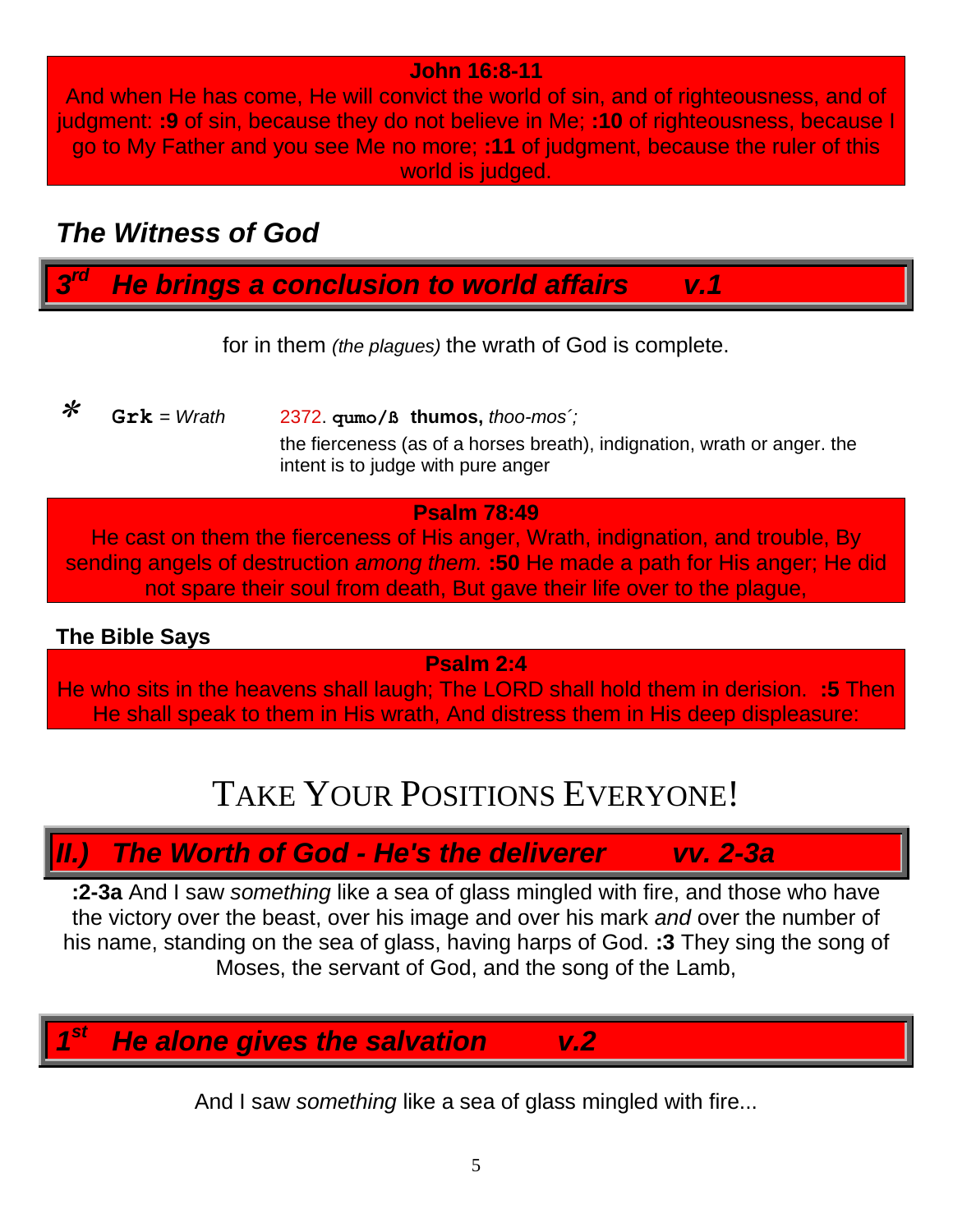#### The Lord is Worthy of Our Devotion Because;

He is a Great Deliverer, He's the Only Deliverer

### the sea of glass "mingled" with fire!

this speaks of the judgments of God that those who trusted in Him became victorious

### The Ancient Great Flood and the Future Coming Fire

**2 Peter 3:5-7,10,12**

For this they willfully forget: that by the word of God the heavens were of old, and the earth standing out of water and in the water, **:6** by which the world *that* then existed perished, being flooded with water. **:7** But the heavens and the earth *which* are now preserved by the same word, are reserved for fire until the day of judgment and perdition of ungodly men. **:10** But the day of the Lord will come as a thief in the night, in which the heavens will pass away with a great noise, and the elements will melt with fervent heat; both the earth and the works that are in it will be burned up. **:12** looking for and hastening the coming of the day of God, because of which the heavens will be dissolved, being on fire, and the elements will melt with fervent heat?

## In Heaven John sees This Awesome Scene

It's The Tribulation Saints Who Were Martyred During That 7 Year Period

The Sea of Glass  $=$  a translucent sea

The Fire Mingled  $=$  as it is illuminated from beneath

better;

a glowing pavement of heavenly material

#### **Psalm 78:12-13**

Marvelous things He did in the sight of their fathers, In the land of Egypt, *in* the field of Zoan. **:13** He divided the sea and caused them to pass through; And He made the waters stand up like a heap.

*The Worth of God*

*2 <i>He alone gives the victory* v.2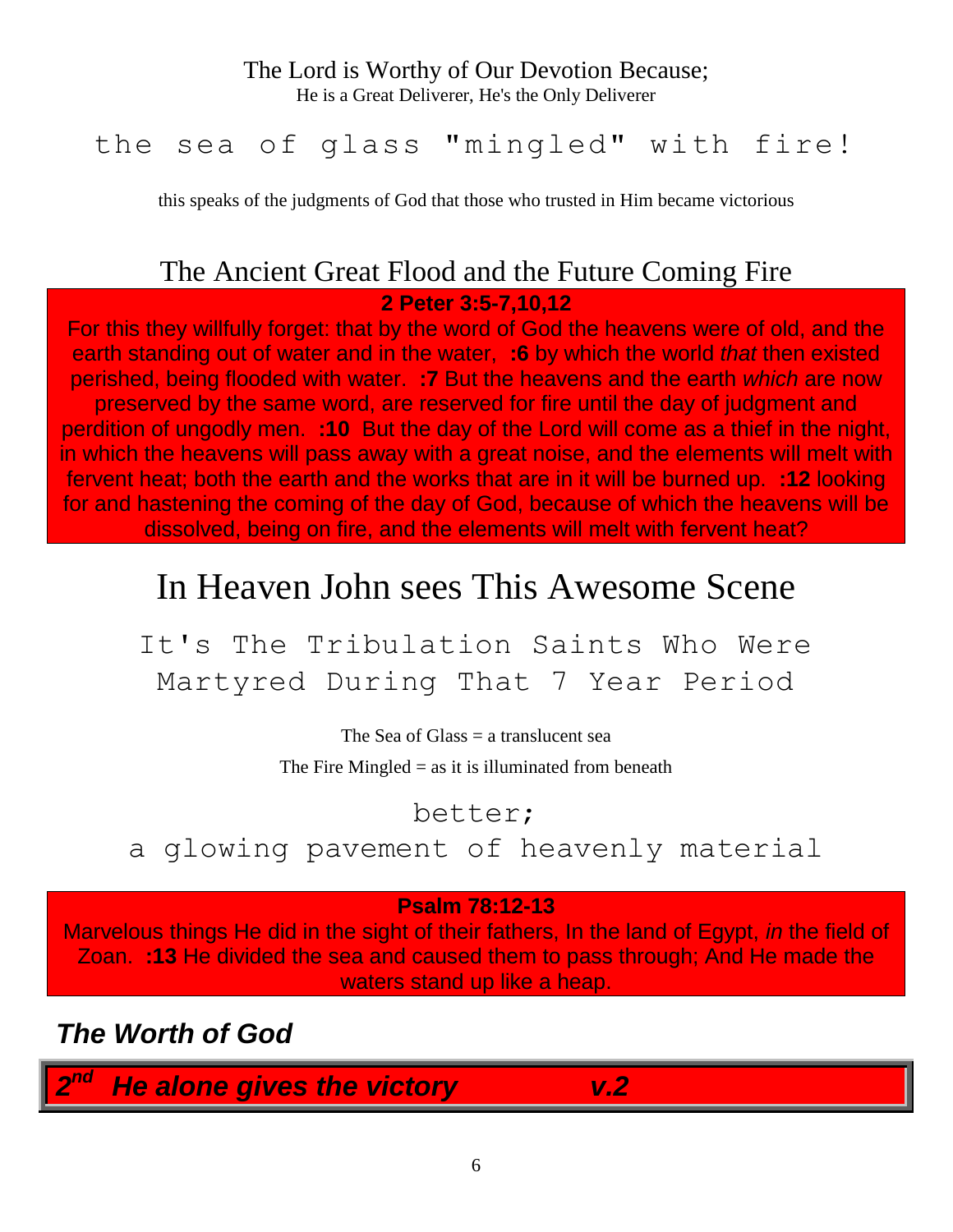and those who **have the victory** over #1 - the beast, #2 - over his image #3 - over his mark *and* #4 - over the number of his name, *standing on the sea of glass, having harps of God*

now with salvation having been made complete, these are standing on the sea of glass in bold confidence

## it's as though John remembers back

to that stormy night when Peter stepped out of the boat out onto the sea and walked. and as Peter walked he was confident until something happened...

### *The Worth of God*

*3 <i>He alone gives the song* v.3

They sing the song of Moses, the servant of God, and the song of the Lamb,

There are Actually (2) songs of Moses Recorded in Scripture Exodus 15:1-18 & Deuteronomy 32 The Song of the Lamb

In Revelation 5 The Church is Seen Singing a Song of Redemption in Heaven Here, Those Who have Died in the Tribulation are Seen Singing a Song of Redemption

#### **Psalm 29:2**

Give unto the LORD the glory due to His name; Worship the LORD in the beauty of holiness.

**Psalm 96:8-9a**

Give to the LORD the glory *due* His name; Bring an offering, and come into His courts. **:9** Oh, worship the LORD in the beauty of holiness!

## TAKE YOUR POSITIONS EVERYONE!

*III.) The Worship of God - He's done great things v. 3b-4*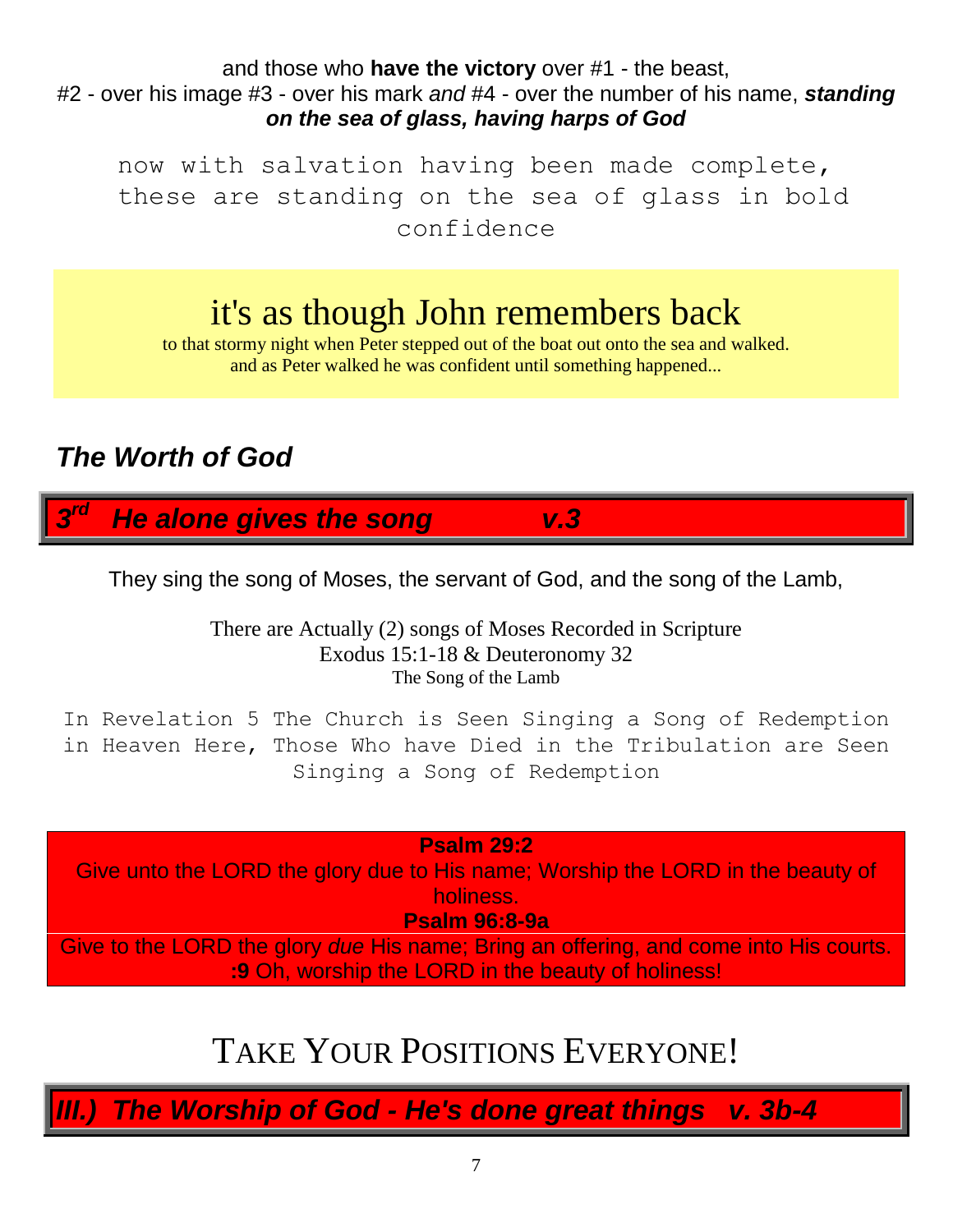*1 <i>It's evident to all mankind* v.3b

The Words to the Songs are These

saying: "Great and marvelous *are* Your **works**, Lord God Almighty!

#### **Psalm 145:8-11**

The LORD *is* gracious and full of compassion, Slow to anger and great in mercy. **:9** The LORD *is* good to all, And His tender mercies *are* over all His works. **:10** All Your works shall praise You, O LORD, And Your saints shall bless You. **:11** They shall speak of the glory of Your kingdom, And talk of Your power,

### *The Worship of God Is evident to all mankind*

#### **Psalm 66:1-4**

Make a joyful shout to God, all the earth! **:2** Sing out the honor of His name; Make His praise glorious. **:3** Say to God, "How awesome are Your works! Through the greatness of Your power Your enemies shall submit themselves to You. **:4** All the earth shall worship You And sing praises to You; They shall sing praises *to* Your name."

### *The Worship of God*

*2 is the right thing to do* v.3b

Just and true *are* Your **ways**, O King of the saints!

#### **Psalm 145:16-18**

You open Your hand And satisfy the desire of every living thing. **:17** The LORD *is* righteous in all His ways, Gracious in all His works. **:18** The LORD *is* near to all who call upon Him, To all who call upon Him in truth.

#### as Christians,

we need to remember that the Lord is Sovereign Over All

#### **Romans 11:33**

Oh, the depth of the riches both of the wisdom and knowledge of God! How unsearchable *are* His judgments and His ways past finding out!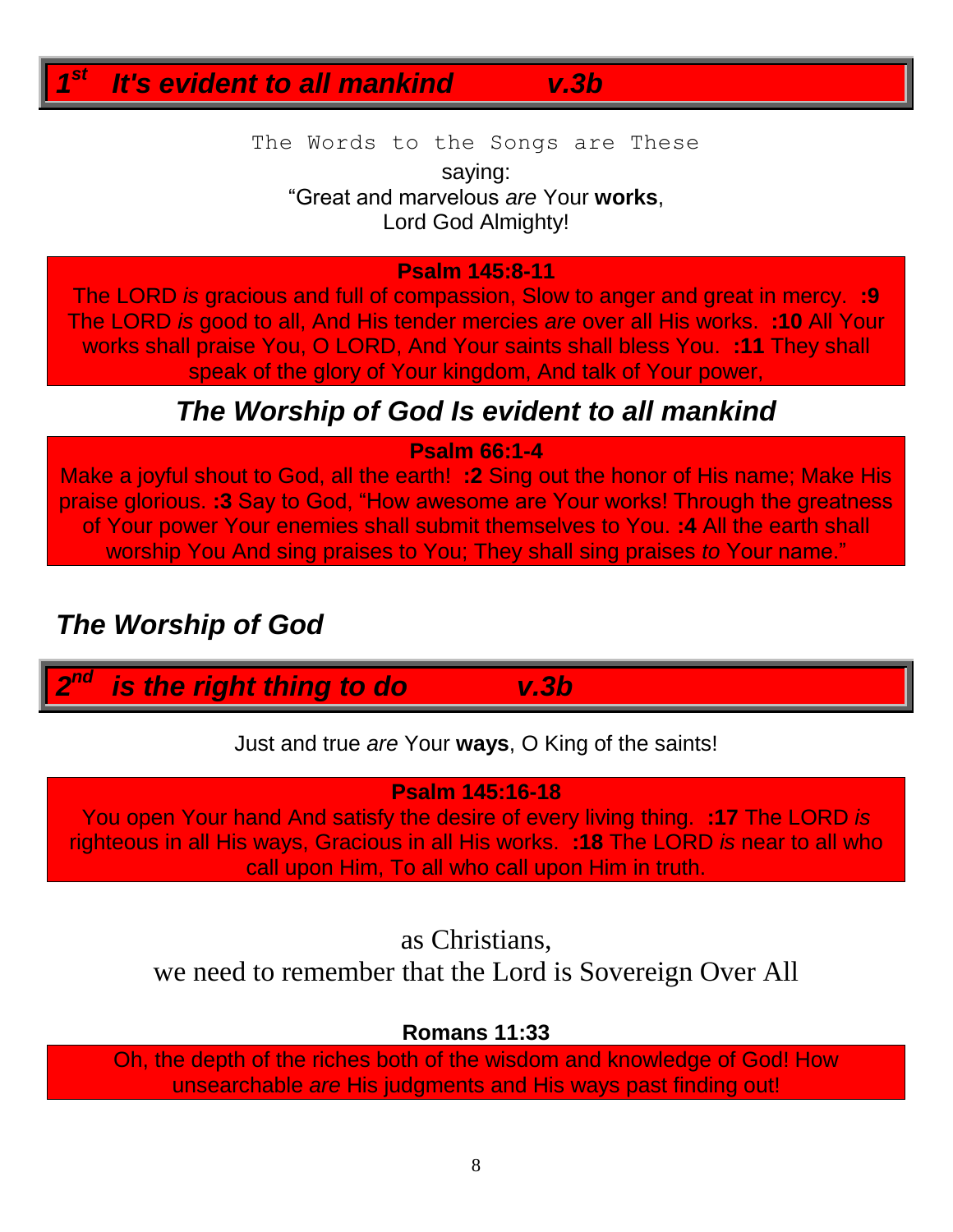#### *3 <i><u>Is the reasonable thing to do v.4</u>*

Who shall not fear (be in awe of) You, O Lord, and glorify Your name?

#### **Psalm 72:11**

Yes, all kings shall fall down before Him; All nations shall serve Him.

#### **Philippians 2:9-11**

Therefore God also has highly exalted Him and given Him the name which is above every name, **:10** that at the name of Jesus every knee should bow, of those in heaven, and of those on earth, and of those under the earth, **:11** and *that* every tongue should confess that Jesus Christ *is* Lord, to the glory of God the Father.

#### **Matthew 2:1-2**

Now after Jesus was born in Bethlehem of Judea in the days of Herod the king, behold, wise men from the East came to Jerusalem, **:2** saying, "Where is He who has been born King of the Jews? For we have seen His star in the East and have come to worship Him."

### *The Worship of God*

*4 Is the lasting thing to do* v.4

For *You* alone *are* **holy**. For all nations shall come and worship before You, For (because) Your judgments have been manifested."

Meaning: Wow!

*I saw your judgments, and in the end, they are exactly fair and right and perfect. I must agree with them - it's perfect*

#### **Isaiah 45:22-23**

"Look to Me, and be saved, All you ends of the earth! For I *am* God, and *there is* no other. **:23** I have sworn by Myself; The word has gone out of My mouth *in* righteousness, And shall not return, That to Me every knee shall bow, Every tongue shall take an oath.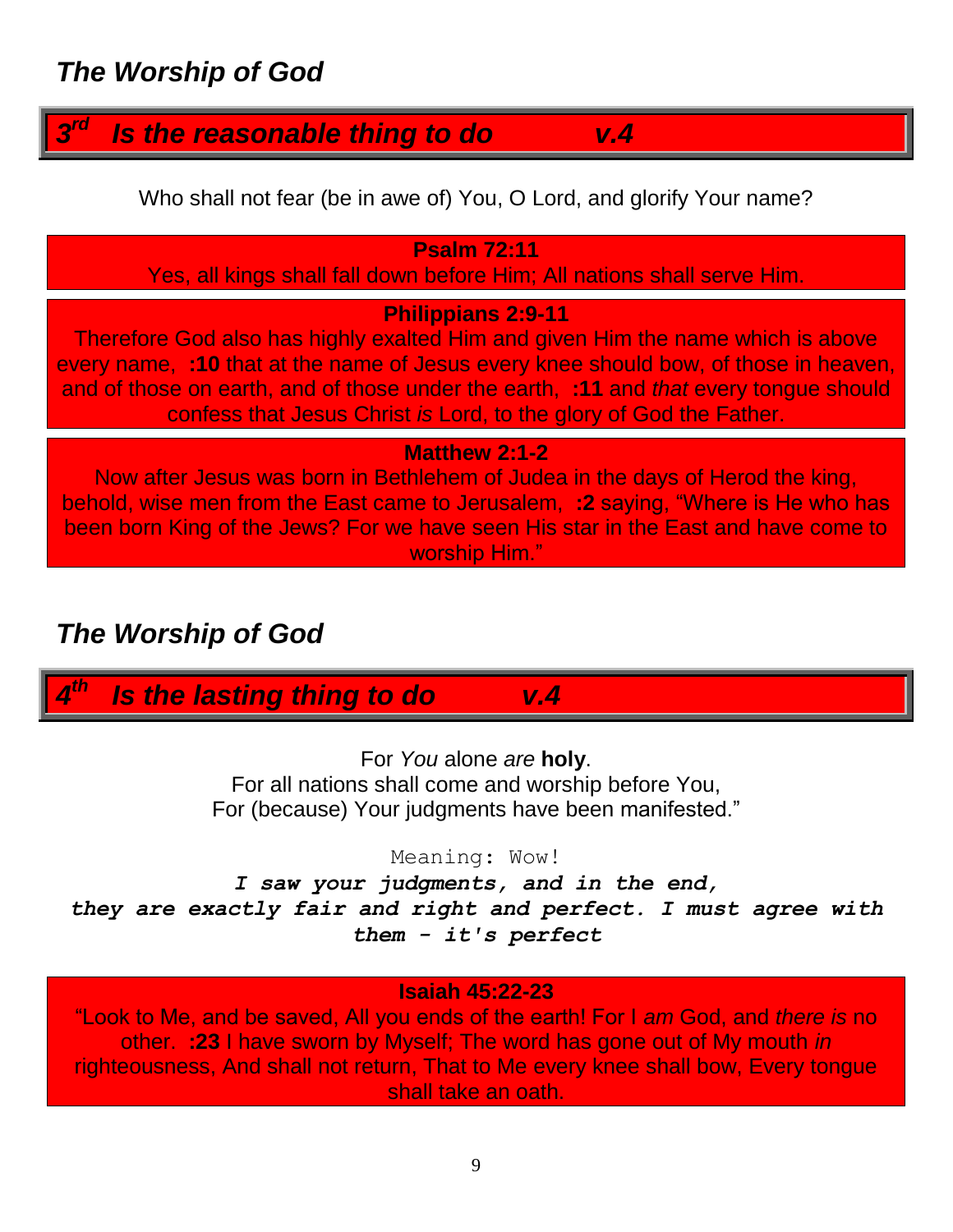## TAKE YOUR POSITIONS EVERYONE!

### *IV.) The Wrath of God - He's Just vv. 5-7*

**:5** After these things I looked, and behold, the temple of the tabernacle of the testimony in heaven was opened. **:6** And out of the temple came the seven angels having the seven plagues, clothed in pure bright linen, and having their chests girded with golden bands. **:7** Then one of the four living creatures gave to the seven angels seven golden bowls (pan or tray) full of the wrath of God who lives forever and ever.

## We Cannot Understand Wrath - It's a God Thing

His Wrath is Just because it is perfect, holy, and fair

### *The Wrath of God*

*1 st His wrath is just v.5*

After these things I looked, and behold,

the temple of the tabernacle of the testimony in heaven was opened...

### No One was Allowed to Enter into "The Tabernacle of Testimony"

but the High Priest only , and that Only Once a Year

### John See's what every Jew had longed to see. to have the opportunity to look into the dwelling of God on earth.

#### Regarding The Heavenly Holy of Holies Morris Writes;

"It is significant that these rare glimpses into the heavenly temple which God has given us in the the book of revelation also shows us that it as an Open Temple! Now, there is nothing to keep man from the presence of God if he comes thru Jesus Christ. The resurrected, human flesh of the Lord Jesus Christ is now the veil that both contains the glory of God and conceals its unapproachable brilliance from sinful man.

#### **Hebrews 10:19-22**

Having therefore, brethren, boldness to enter into the holiest by the blood of Jesus, **:20** By a new and living way, which he hath consecrated for us, through the veil, that is to say, his flesh; **:21** And having an high priest over the house of God; **:22** Let us draw near with a true heart in full assurance of faith, having our hearts sprinkled from an evil conscience, and our bodies washed with pure water.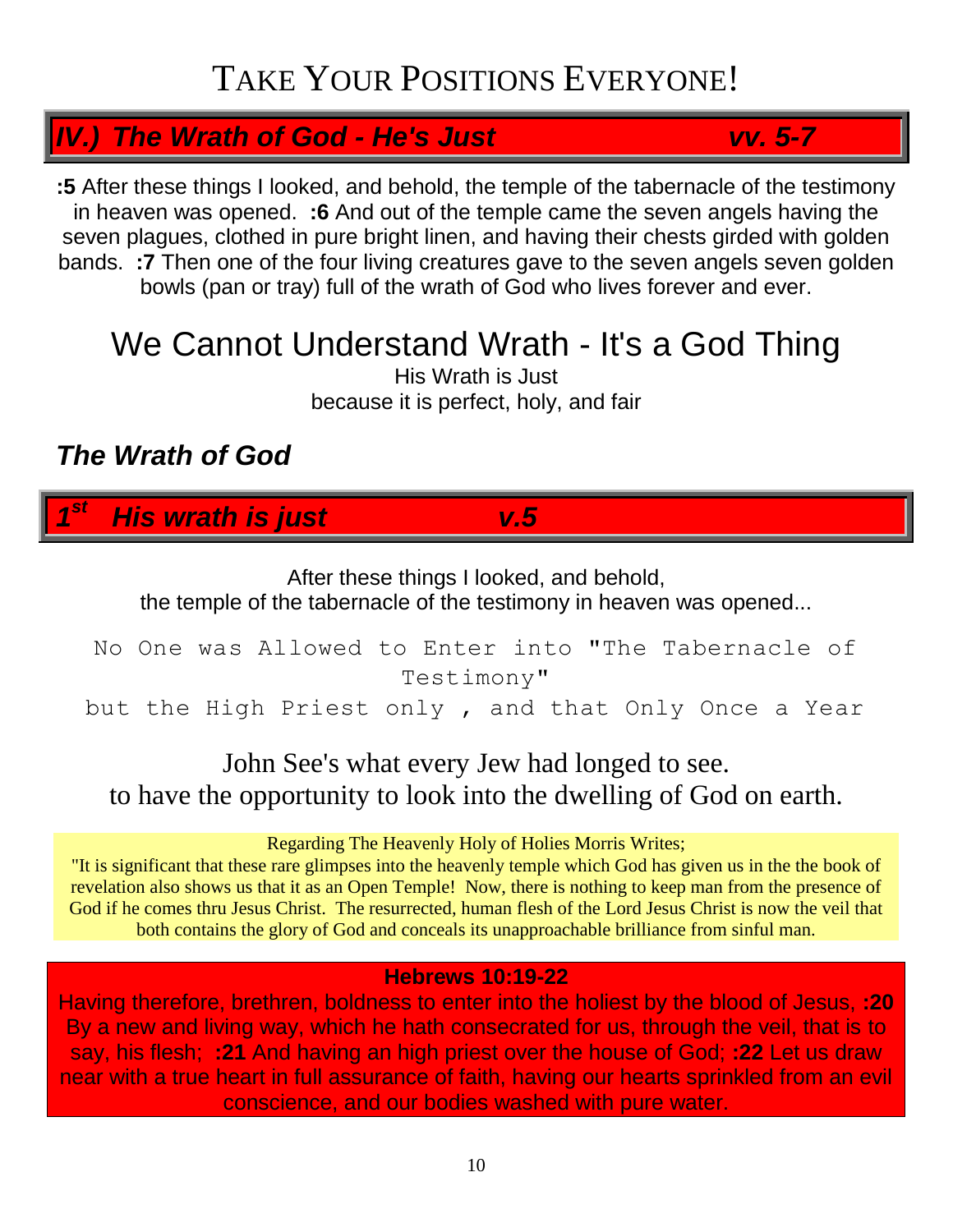### Our High Priest Jesus Christ, Literally Dismantled the Former Priesthood(s) Before Him

**Matthew 27:50-52**

Now when Jesus had cried out again with a loud voice, He dimissed His spirit. **:51** Then, behold, **the veil of the temple** was torn in two **from top to bottom**; and the earth quaked, and the rocks were split, **:52** and the graves were opened; and many bodies of the saints who had fallen asleep were raised;

> Again - If you know your Old Testament; this is an absolutely awesome revelation!

### *It's Not Only That The Temple is Opened, But It's The Holy of Holies That is Opened, The Dwelling of God!*

### *The Wrath of God*

*2 nd His wrath is righteous v.6*

And out of the temple came the seven angels having the seven plagues, clothed in pure bright linen, and having their chests girded with golden bands.

> Their Apparel is Significant and Telling: The Time Has Come

### *The Wrath of God*

*3 rd His wrath is measured v.7*

Then one of the four living creatures gave to the seven angels seven golden bowls (pan or tray) full of the wrath of God who lives forever and ever.

## TAKE YOUR POSITIONS EVERYONE!

*V.) The Will of God - vv. 8*

The temple was filled with smoke from the glory of God and from His power, and no one was able to enter the temple till *(or until)* the seven plagues of the seven angels were completed.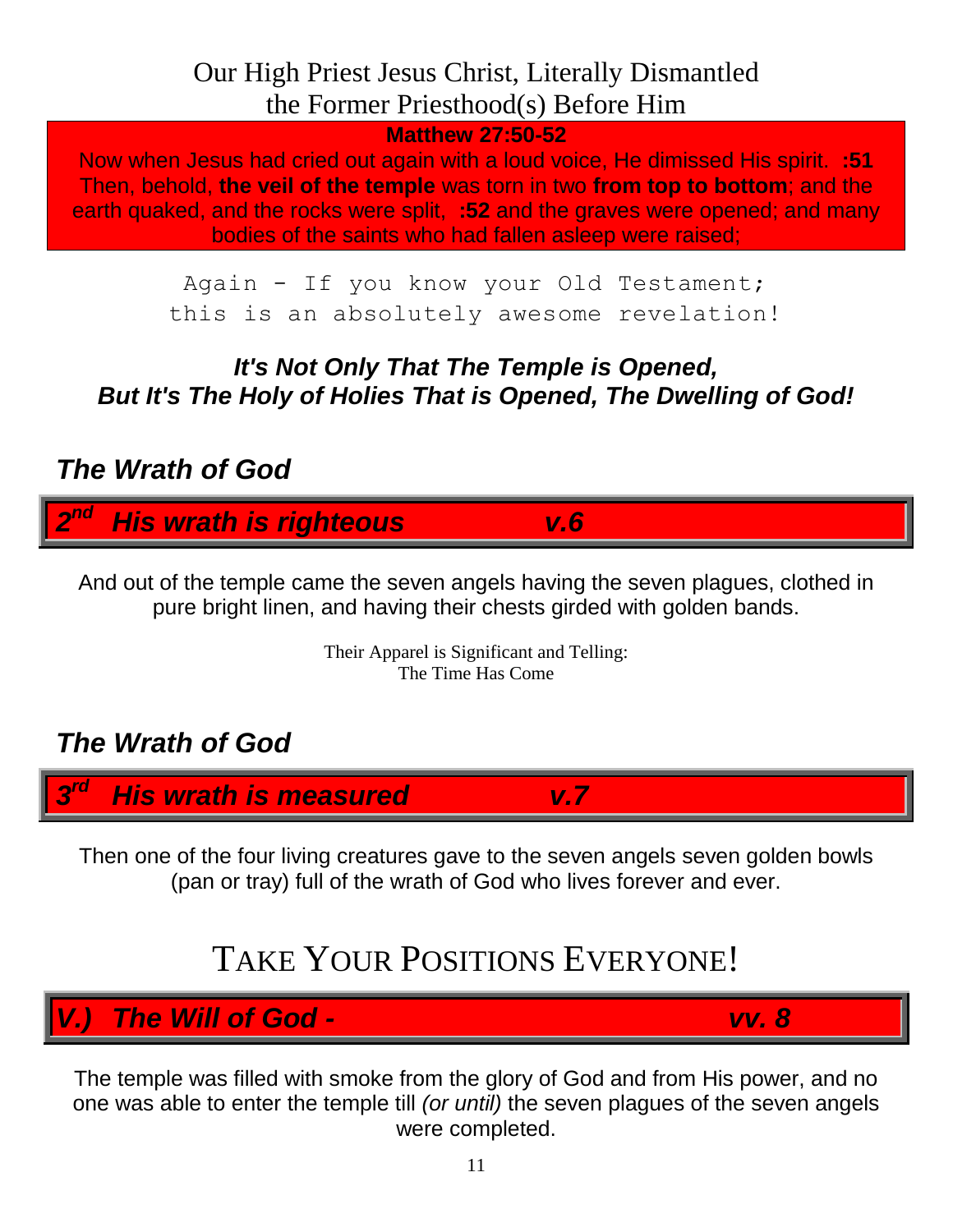The Temple, The Priest, The Sacrifice we cannot enter into the presence of the Lord until the smoke is cleared. the smoke cannot be cleared until the wrath is complete, the wrath cannot be complete until it has been satisfied by righteous judgment - -

### *The Will of God*

*1 st . is perfect in all it's ways v.8*

> The **temple** was filled with **smoke** from the **glory** of God and from His **power**, We've Seen This Before...

#### **Isaiah 6:1-4**

In the year that King Uzziah died, I saw the Lord sitting on a throne, high and lifted up, and the train of His *robe* filled the temple. **:2** Above it stood seraphim; each one had six wings: with two he covered his face, with two he covered his feet, and with two he flew. **:3** And one cried to another and said: "Holy, holy, holy *is* the LORD of hosts; The whole earth *is* full of His glory!" **:4** And the posts of the door were shaken by the voice of him who cried out, and the house was filled with smoke.

## In The Days of Moses

**Exodus 40:34-35**

Then the cloud covered the tabernacle of meeting, and the glory of the LORD filled the tabernacle. **:35** And Moses was not able to enter the tabernacle of meeting, because the cloud rested above it, and the glory of the LORD filled the tabernacle.

### *The Will of God*

*2 Is complete in every way* v.8

and no one was able to enter the temple till *(or until)* the seven plagues of the seven angels were completed.

# Speaking of Completeness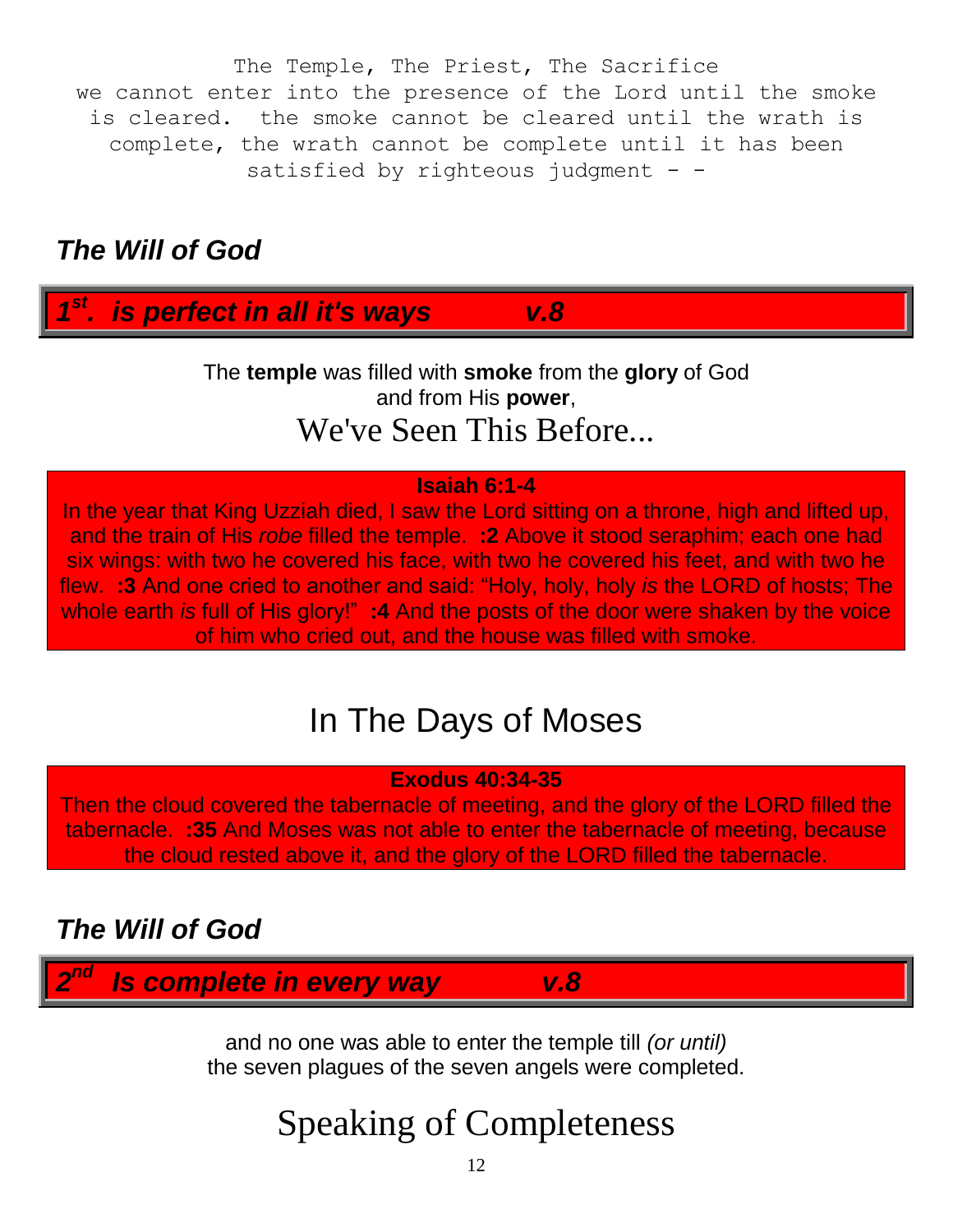#### **Hebrews 8:1-5**

Now *this is* the main point of the things we are saying: We have such a High Priest, who is seated at the right hand of the throne of the Majesty in the heavens, **:2** a Minister of the sanctuary and of the true tabernacle which the Lord erected, and not man. **:3** For every high priest is appointed to offer both gifts and sacrifices. Therefore *it is* necessary that this One also have something to offer. **:4** For if He were on earth, He would not be a priest, since there are priests who offer the gifts according to the law; **:5** who serve **the copy** and **shadow of the heavenly things**, as Moses was divinely instructed when he was about to make the tabernacle. For He said, *"See that you make all things according to the pattern shown you on the mountain."*

#### **Hebrews 9:2-14**

For a tabernacle was prepared: the first *part,* in which *was* the lampstand, the table, and the showbread, which is called the sanctuary; **:3** and behind the second veil, the part of the tabernacle which is called the Holiest of All, **:4** which had the golden censer and the ark of the covenant overlaid on all sides with gold, in which *were* the golden pot that had the manna, Aaron's rod that budded, and the tablets of the covenant; **:5** and above it were the cherubim of glory overshadowing the mercy seat. Of these things we cannot now speak in detail. **:6** Now when these things had been thus prepared, the priests always went into the first part of the tabernacle, performing *the services.*....

#### **Hebrews 9:2-14 cont.**

....**:7** But into the second part the high priest *went* alone once a year, not without blood, which he offered for himself and *for* the people's sins *committed* in ignorance; **:8** the Holy Spirit indicating this, that the way into the Holiest of All was not yet made manifest while the first tabernacle was still standing. **:9 It** *was* **symbolic** for the present time in which both gifts and sacrifices are offered which cannot make him who performed the service perfect in regard to the conscience — **:11** But Jesus Christ came *as* High Priest of the good things to come, with the greater and more perfect tabernacle not made with human hands, that is, not of this creation. **:12** Not with the blood of goats and calves, but with His own blood He entered the Most Holy Place once for all, having obtained eternal redemption. **:13** For if the blood of bulls and goats and the ashes of a heifer, sprinkling the unclean, sanctifies for the purifying of the flesh, **:14** how much more shall the blood of Christ, who through the eternal Holy Spirit offered Himself without spot to God the Father, cleanse your conscience from dead works to serve the living God?

#### **What Does This Mean to Us?**

**Jesus not only lived a perfect life, but died the perfect death, dying as a sacrifice for all of our sins. the Bible says that...**